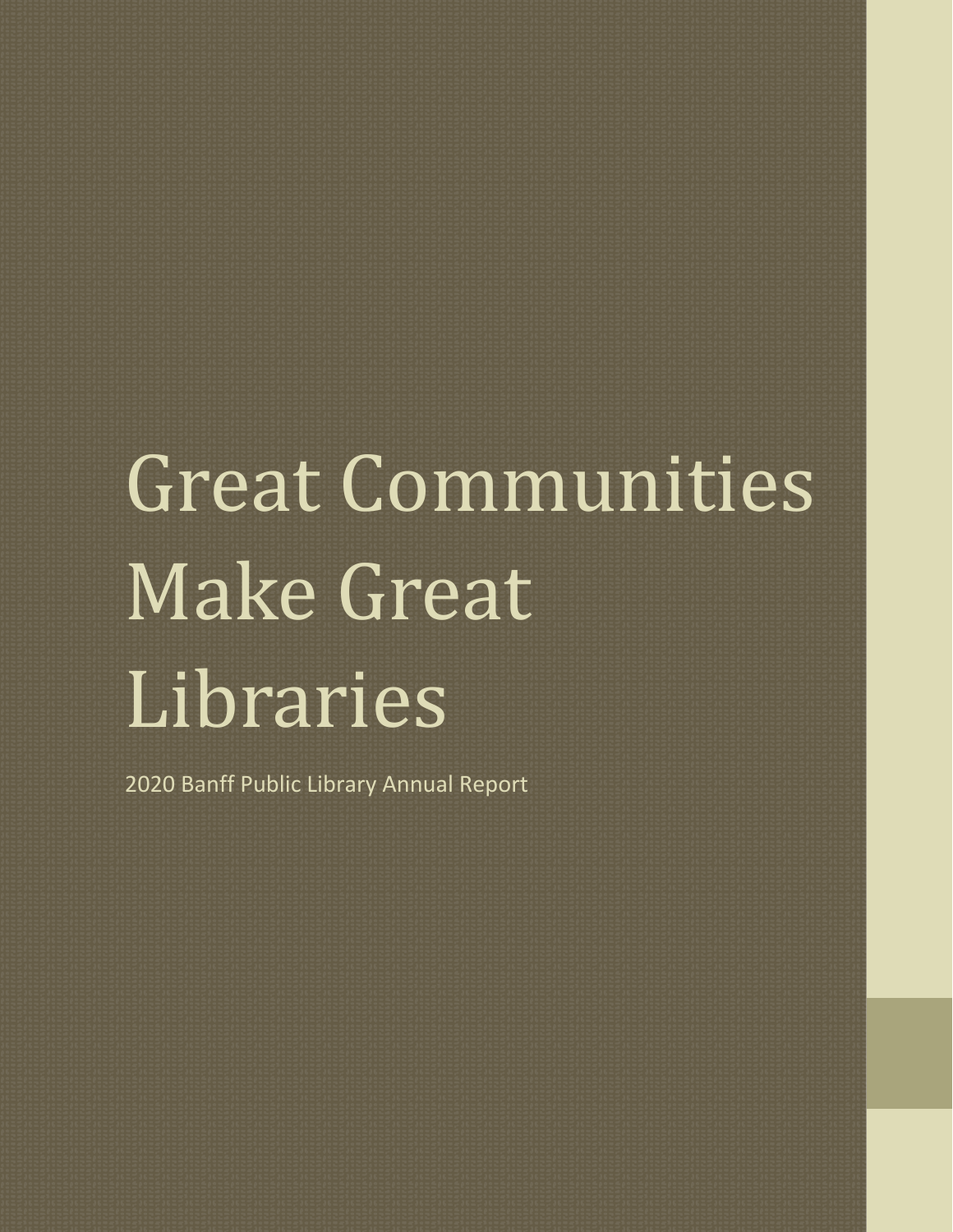### Thanks to a Tremendous Team

#### Lindsay Stokalko,

#### Banff Public Library Board Chair

To say 2020 and the ongoing delivery of library services during a pandemic has been challenging would be an understatement. Despite this, Banff Public Library staff have risen admirably to every challenge. They have created innovative solutions such as curb-side pick-up, home delivery, craft kits for all ages, and enhanced online programming to ensure library services remain accessible and continue to cultivate the strong connection between the library and the community. When community members requested access to safe printing and exam proctoring, the staff advocated and delivered these services. Safety has been top of mind of all the staff as they planned and executed the thoughtful, responsive programs always adhering to the ever shifting provincial health and safety protocols to keep the community safe.

In order to support this good work, the library board continued to meet monthly at board and committee levels. The Town of Banff ensured there was no interruption to library funding having recognized the library as a vital essential service in the community. We hope that you have been inspired and supported by the library's efforts during the pandemic. The next time you see a library staff member take a moment to share a heartfelt thank you.

### Banff Public Library Staff

| Sarah        |
|--------------|
| Carey-Anne   |
| Kayla        |
| Kim          |
| <b>Kelly</b> |
| Liza         |
| Erin         |
| Chie         |
| Kathy        |
| Margaret     |
| Jonathan     |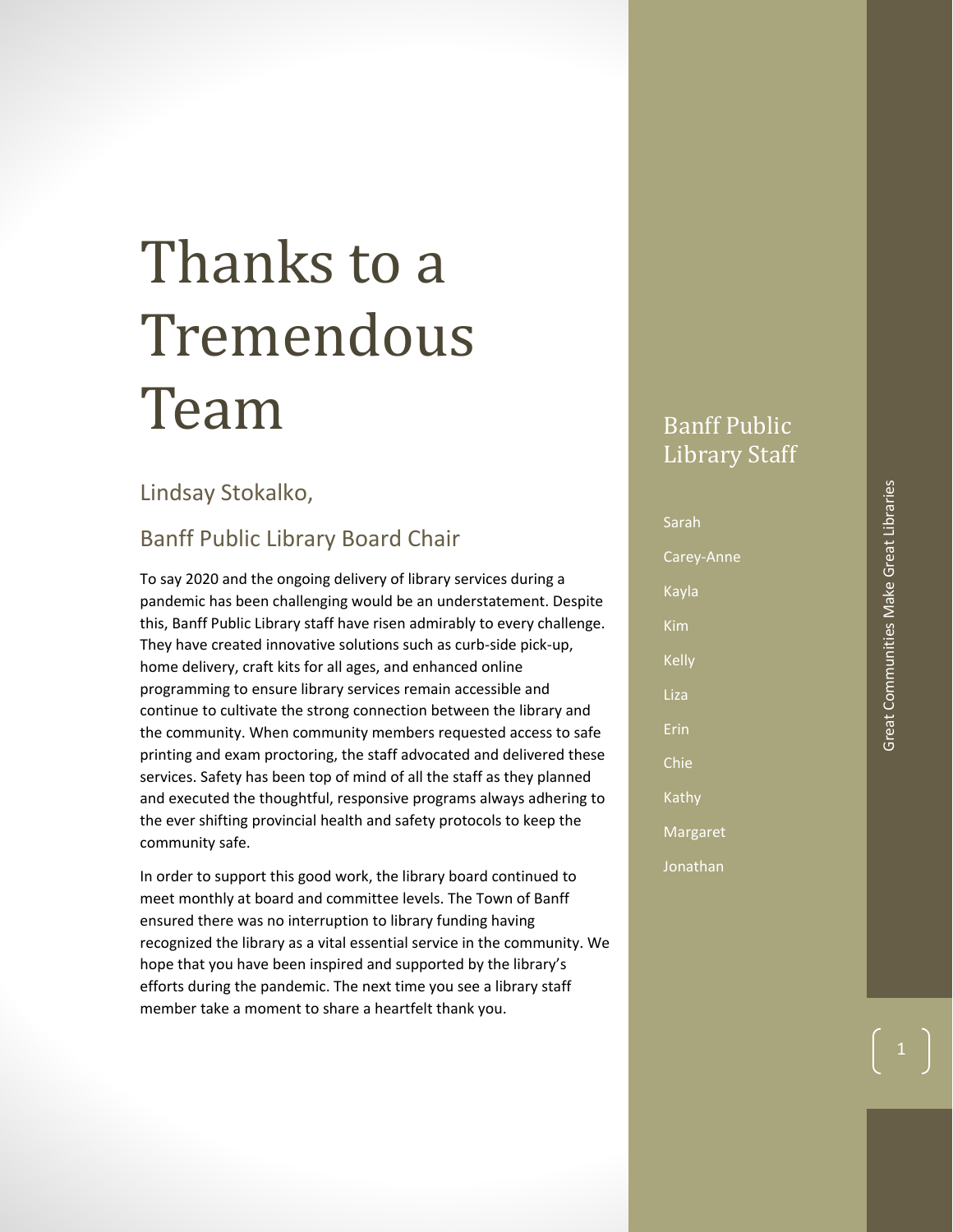### Proud to Serve Our Community

Sarah McCormack, Banff Public Library Director

Libraries are integral cornerstones of a healthy community. Libraries give people the opportunity to enhance skills, experience new ideas, access technology, get lost in incredible stories, and provide a sense of place for gathering (when we are able to do so). We all need libraries. They are the safe and trusted spaces where we have free access not just to books, information, experiences and ideas but to the expert professional advice and support which can help us find the resources we want and to use them effectively.

Knowing what an integral role the Banff Public Library plays in our community, we've been committed to ensuring continuity of service to the best of our ability throughout the pandemic. Within the first weeks of lockdown, we encouraged everyone who was eligible to sign up for a library card that would give them access to online materials such as movies, online courses, and e-books, launched a home delivery service so patrons could keep receiving library materials, and re-invented many of our in-house programs for online delivery. It wasn't always perfect, but we've listened to some great feedback and learned from our mistakes. This year we hope to have some new audiovisual equipment to make our online programs even better. We've also made changes to our space to enhance the patron experience. We've added new lighting, moved our computers to allow for social distancing, and upgraded our computer network. We've put together and distributed dozens of craft kits, created a specialized kit for job seekers and kept up to speed on emerging needs and trends so we can serve you better.

I want to take a moment to give a heartfelt thank you to our amazing staff who have worked incredibly hard and have shown remarkable flexibility and creativity to ensure we are able to work for our community and to continue our mission in innovative ways. I'd also like to thank the Library Board for their unconditional advocacy and hard work supporting the staff during this pandemic. During the pandemic we have worked hard to maintain and increase service in a deliberate and considered manner. Finally, thank you to our community for your flexibility, understanding, support and encouragement during this last year. We are grateful to be part of such a warm and generous community and look forward to continuing to serve you.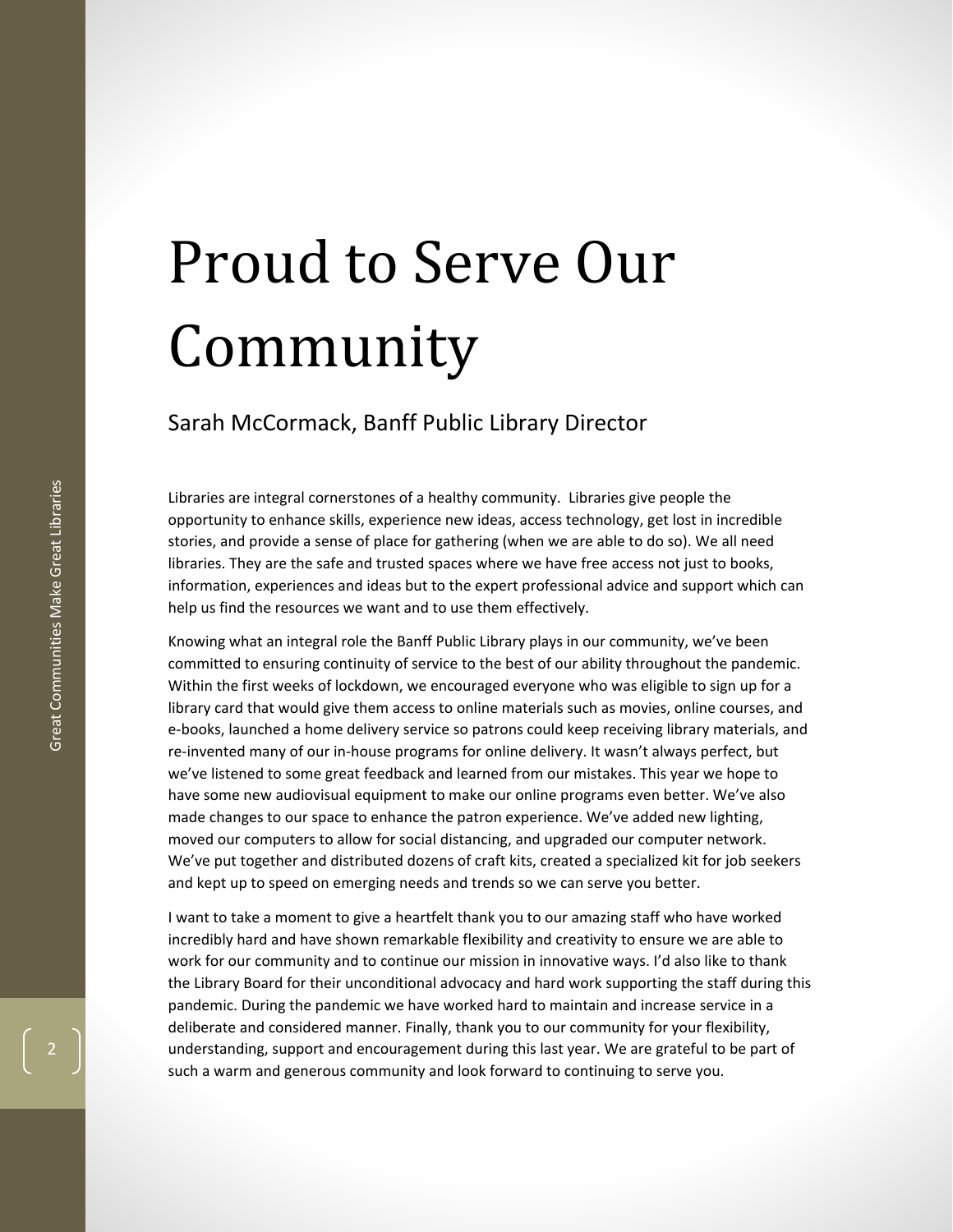## Banff Public Library Operating Budget 2020

Total Revenues: \$713, 933



3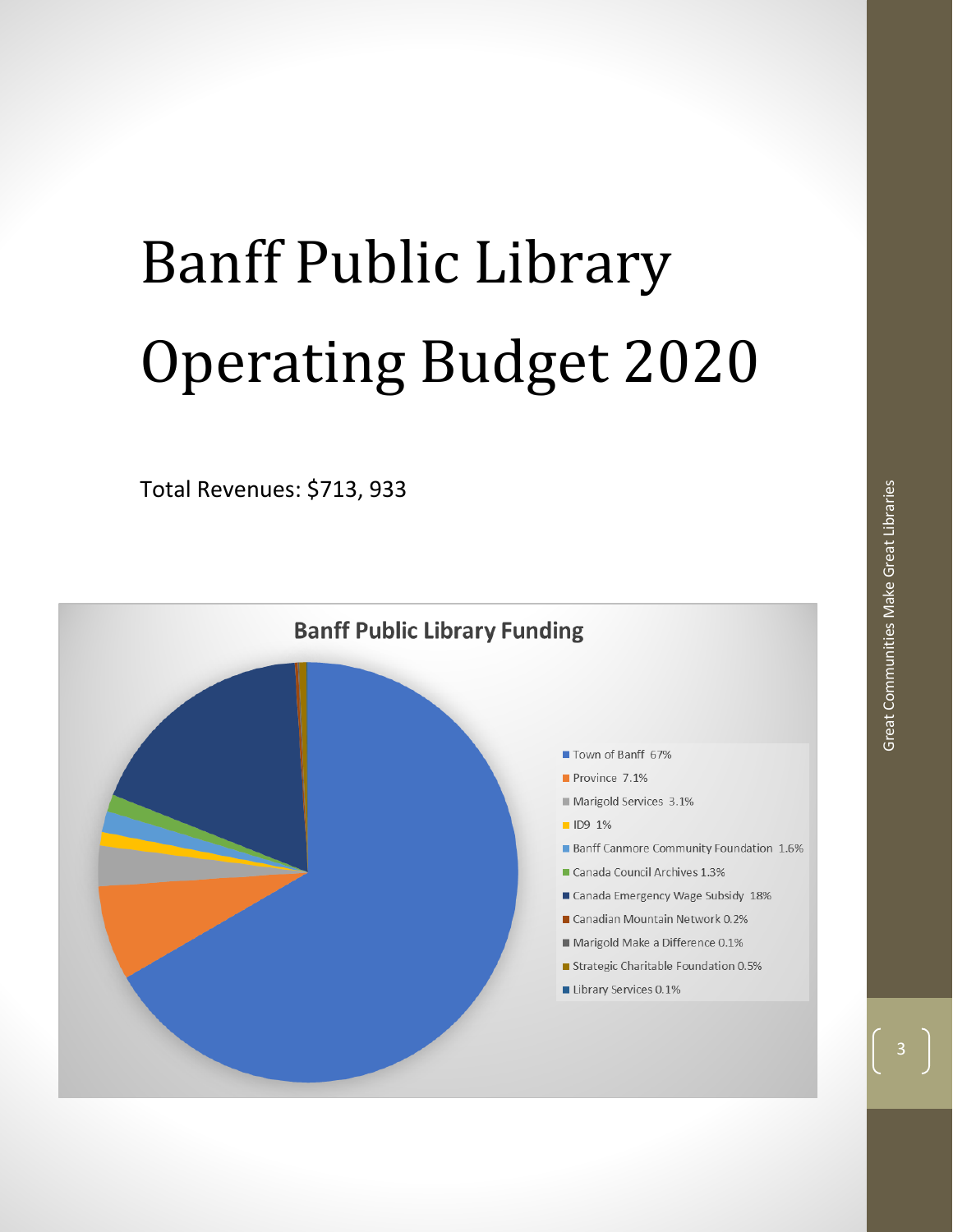#### Total Expenditures: \$644,020